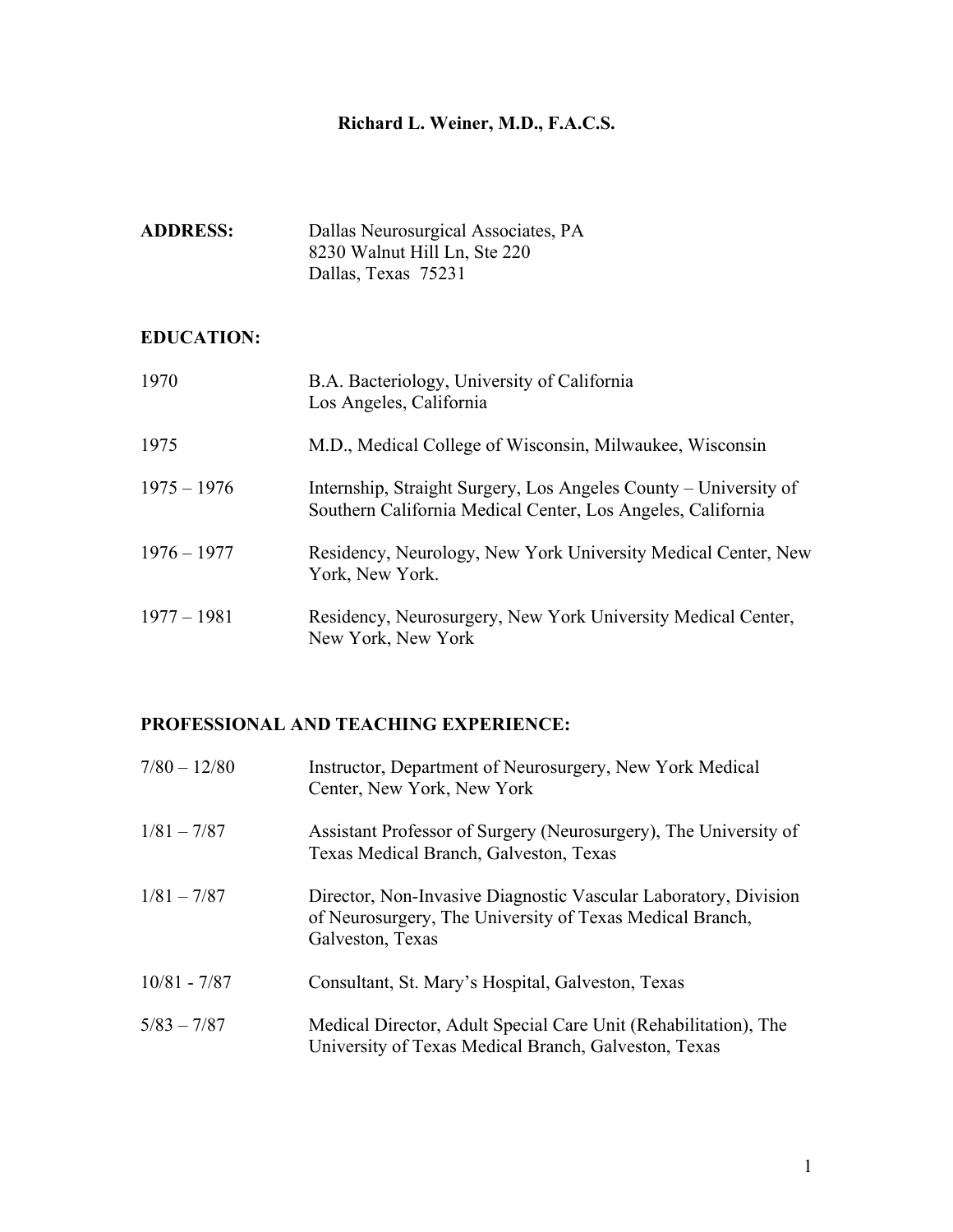| $6/83 - 7/87$    | Consultant, Texas Institute for Rehabilitation and Research,<br>Houston, Texas                                  |
|------------------|-----------------------------------------------------------------------------------------------------------------|
| $6/84 - 7/87$    | Director, Chronic Pain Unit, The University of Texas Medical<br>Branch, Galveston, Texas                        |
| $6/85 - 7/87$    | American College of Surgeons, Advanced Trauma Life Support<br>Instructor                                        |
| $6/86 - 7/87$    | Medical Director, Neurosurgery Intensive Care Unit, The<br>University of Texas Medical Branch, Galveston, Texas |
| $7/87$ – present | Clinical Associate Professor, The University of Texas<br>Southwestern Medical Center at Dallas                  |
| $7/00 - 7/06$    | Medical Director Gamma Knife Unit, Presbyterian Hospital Dallas                                                 |
| $7/02 - 1/09$    | Chairman, Dept of Neurosurgery, Presbyterian Hospital of Dallas,<br>Dallas, Texas                               |
| $1/09$ - present | Vice-Chair, Dept of Neurosurgery, Presbyterian Hospital of Dallas<br>Dallas, Texas                              |

## **RESEARCH ACTIVITIES:**

Co-Investigator – "National Traumatic Coma Data Bank Network". NIH NOI NS 3-2339 (Peer review – NIH). \$1,056,571; 4/15/83 – 4/14/88.

Principal Investigator – "Control of Abnormal Central Nervous System Motor Responses From Brain and Spinal Cord Injury". – Moody Foundation #83-46. \$79,165; 10/1/85 – 9/30/87.

Principal Investigator – "Somatosensory Evoked Potentials in Spinal Cord Pulsed Stimulation for Pain". Intramural Grant, The University of Texas Medical Branch. \$10,000; 1983 – 1984.

Principal Investigator – "Cortical Response to Electrical Stimulation in Pain Disorders". Intramural Grant, The University of Texas Medical Branch. \$10,000; 11/14/83 – 12/31/84.

Principal Investigator – "Treatment of Chronic Pain". Florence and Marie Hall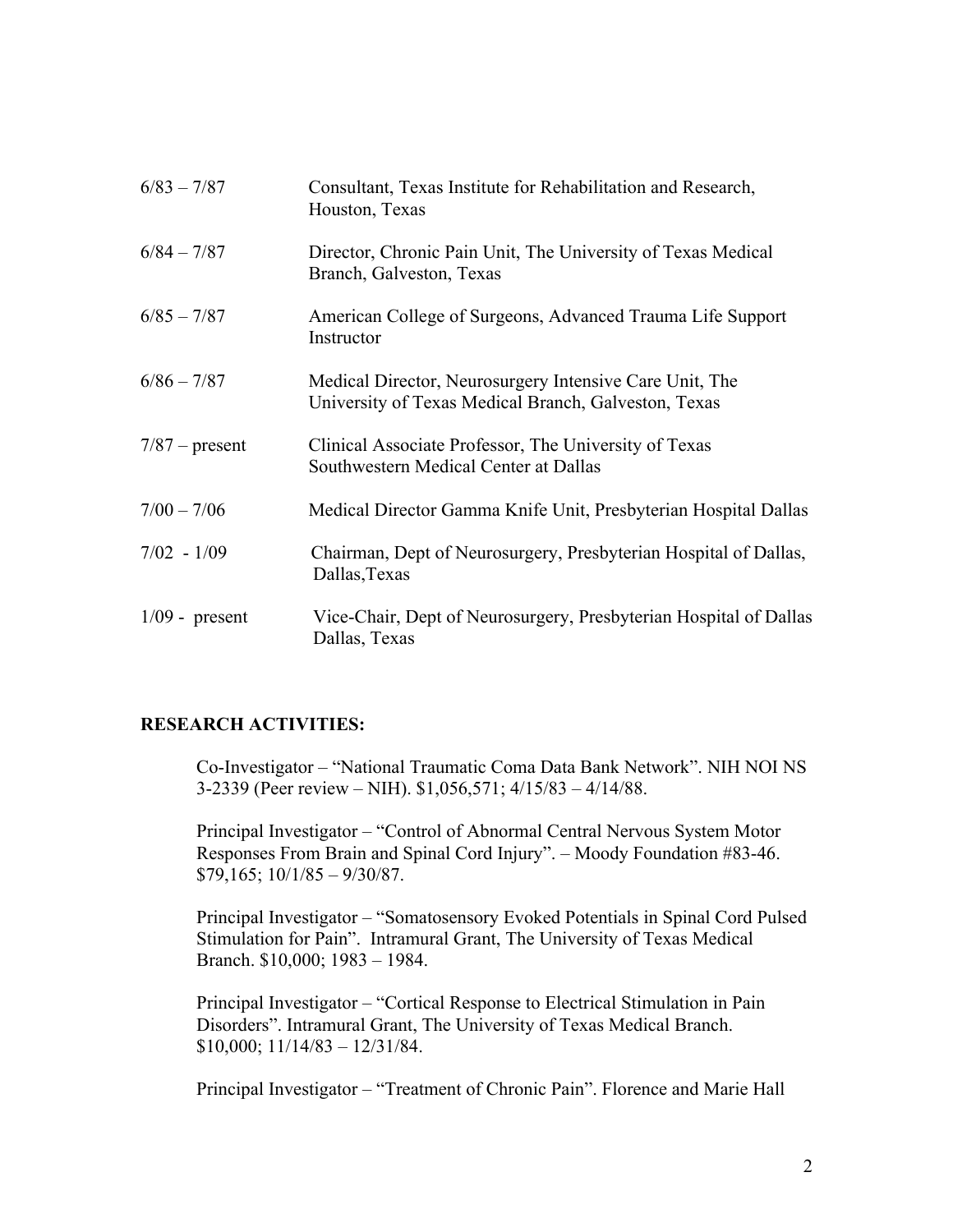Endowment Award for Medical Excellence and Education. \$5,000; 1985.

Co-Investigator – "A Center for The Study of Nervous System Injury". NIH DHHS 5PO1 NS 07377 (Peer review – NIH). \$661,295; 2/1/81 – 11/30/85.

Co-Investigator – "Comprehensive Central Nervous System Trauma Center". NIH NO1 9-2314 (Peer review – NIH). \$484,838; 9/1/79 – 2/28/86.

Co-Investigator – "Intracavitary Chemotherapy with Adriamycin". New York University Medical Center. NCI and NINCDS. 1980.

Principal Investigator – "Efficacy of Spinal Cord Stimulator". Multicenter Study. Medtronic, Inc. 1991 – 2000

Investigator – Normal Pressure Hydrocephalus National Registry 2002 to present

Investigator – Functional Imaging Studies in patients with subcutaneous PNS 2002

Principal Investigator – Gliasite radiation therapy system registry for treatment of intractable malignant brain tumors 2002-2006

#### **TEACHING APPOINTMENTS:**

| $1981 - 7/87$ | Junior Medical Student Core Curriculum Lectures<br>In-service Nursing Staff Lectures<br><b>NICU Core Curriculum Study Section</b><br><b>Continuing Medical Education Lectures</b><br>College of the Mainland – Head and Spinal Cord Injuries Lectures |
|---------------|-------------------------------------------------------------------------------------------------------------------------------------------------------------------------------------------------------------------------------------------------------|
| $1981 - 7/87$ | Galveston College EMS – Head and Spinal Cord Injuries Lectures                                                                                                                                                                                        |
| $1983 - 7/87$ | Department of Anesthesia – Pain Lecture Series                                                                                                                                                                                                        |
| $1987 - 2006$ | VA Hospital, Dallas, Tx. University of Texas Southwestern<br>Medical School                                                                                                                                                                           |

#### **MEMBERSHIP IN SCIENTIFIC SOCIETIES:**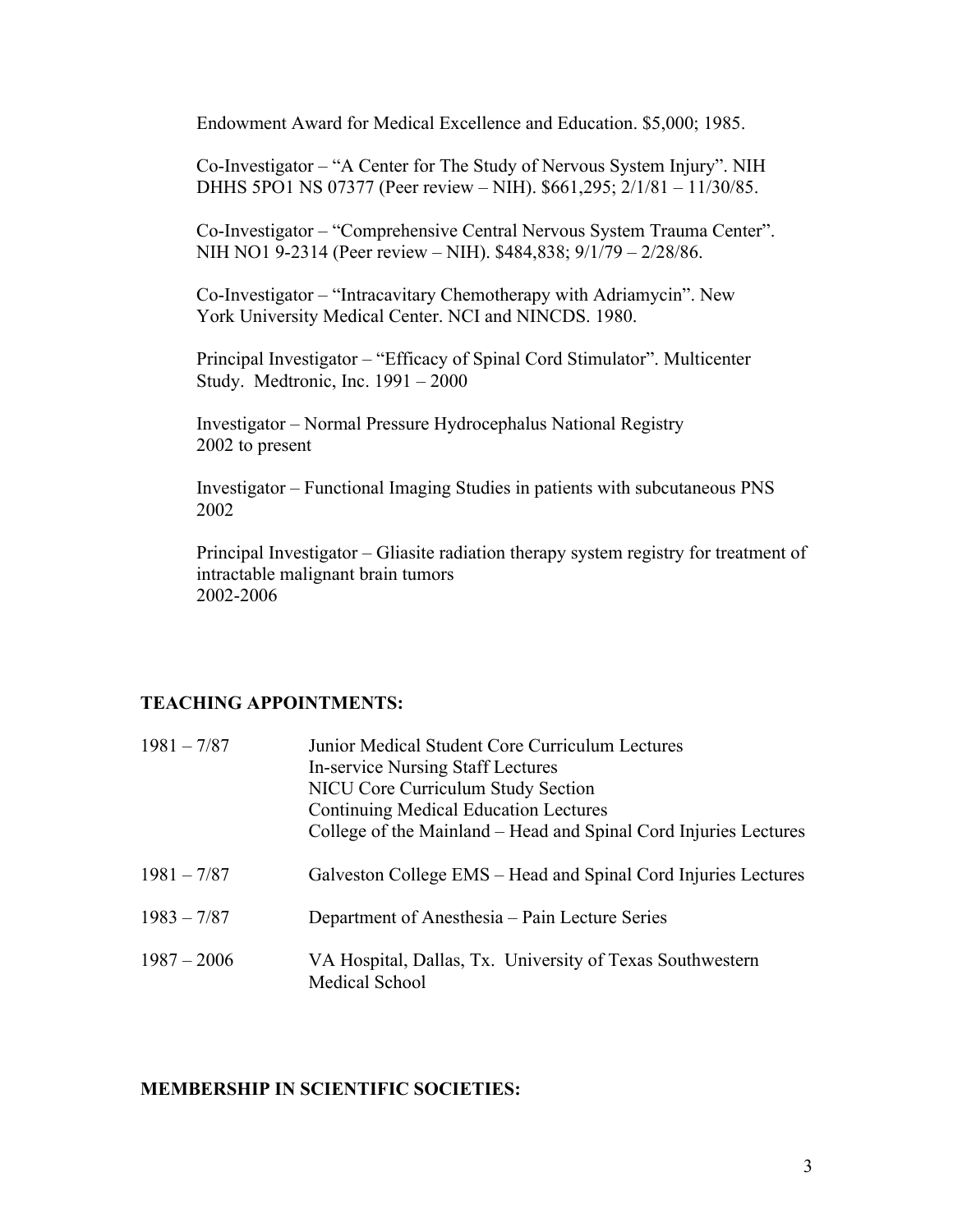American Association for the Advancement of Science (AAAS) American Association of Neurological Surgeons American College of Surgeons American Medical Association American Pain Society American Spinal Injury Association Congress of Neurological Surgeons International Association for the Study of Pain International College of Surgeons International Medical Society of Paraplegia American Academy of Pain Management Sigma XI, the Scientific Research Society Society for Neuroscience Southern Pain Society Texas Association of Neurological Surgeons Texas Medical Association

#### **BOARD CERTIFICATION:**

1984 Diplomat American Board of Neurological Surgeons

#### **LICENSURE INFORMATION:**

#### **BIBLIOGRAPHY:**

#### **ARTICLES IN PEER-REVIEWED JOURNALS:**

Leo, J.S.; **Weiner, R.L**. Lin JP, Ransohoff J. Computed Tomography in Herpes Simplex Encephalitis. Surg. Neurol. 10(5):313-317; 1978.

**Weiner RL**."Nonpathogenic" Neisseria and meningitis. J Pediatr. 1979 Jun;94(6):1012-3

Raynor, R.; **Weiner, R.L**. Transthoracic Approach to an Intramedullary Vascular Malformation of the Thoracic Spinal Cord. Neurosurgery 10(5):631-634; 1982.

Wagner, K.S.; Donovan, W.H.; Kopaniky, D.R.; Frankowski, R.F.; Clifton, G.L.; **Weiner, R.L**. Spinal Cord Injury Comprehensive Care System in the Metropolitan Area. Arch. Phys. Med. Rehabilitation. 63; 1982.

Wasserman, M.R.; O'Donnell, A.A.; **Weiner, R.L**.; Rajaraman, S.; Goldman, R.M. Evidence of Immune Response to Silicone Implants. Clin. Res. 32:A892, 1984.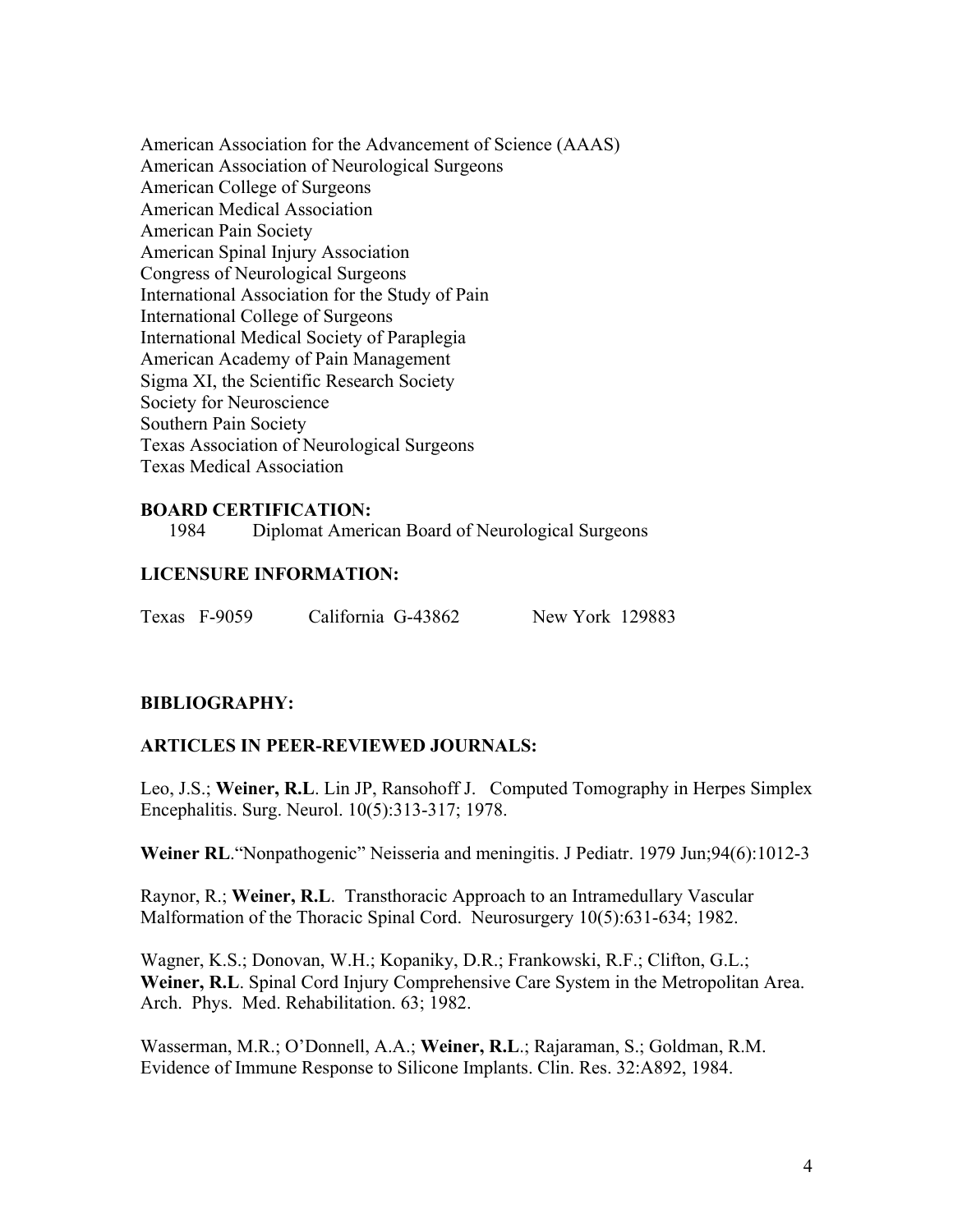Wasserman, M.R.; O'Donnell, A.A.; **Weiner, R.L**.; Rajaraman, S.; Goldman, R.M. Evidence of Immune Response to Silicone Implants. Clin. Res. 32:A892; 1984.

**Weiner, R.L**.; Eisenberg, H.M. Radiographic Evaluation of Head Injury: Key Concepts. Trauma Quarterly 2:26-39; 1985

**Weiner, RL**, Eisenberg, HM. Advances in pediatric neurosurgery. Pediatr Clin North Am. 1985 Oct;32(5):1125-32

Nauta, H.J.W.; Contreras, F.L.; **Weiner R.L**.; Crofford, M. Brainstem Abscess Managed with CT Guided Stereotactic Aspiration. Neurosurgery. Mar;20(3):476-80; 1987

Levin, H.S.; Goldstein, F.C.; Ghostine, S.Y.; **Weiner R.L**.; Crofford, M.J.; Eisenberg, H.M. Hemispheric Disconnection Syndrome Persisting After Anterior Cerebral Artery Aneurysm Rupture. Neurosurgery. 1987 Dec;21(6):831-8

Levin HS, Amparo E, Eisenberg HM, Williams DH, High, Jr., W.M.; McArdle, C.B.; **Weiner, R.L**. Magnetic Resonance Imaging and Computed Tomography in Relation to the Neurobehavioral Sequelae of Mild and Moderate Head Injuries. J Neurosurg. 1987 May; 66(5): 706-13

Stiernberg, C.M.; Bailey, B.J.; **Weiner, R.L**. et al. Reconstruction of the Anterior Skull Base Following Craniofacial Resection. Arch Otolaryngol Head Neck Surg. 1987 Jul;113(7):710-12

Calhoun KH, **Weiner RL**, Theilen FW, Quinn FB, Stiernberg CM. Cerebrospinal fluid rhinorrhea 41 years after injury. Otolaryngol Head Neck Surg. 1988 Jan;98(1):90-1

Jordan JA, Roland PS, McManus C, **Weiner RL**, Giller CA; Stereotactic radiosurgery for glomus jugulare tumors. Laryngoscope, 2000 Jan;110(1):35-8

Flickinger, J.C.; **Weiner, R.L**.; et al. Radiosurgery for Solitary Brain Metastasis. Int. J. Rad. Onc. Biol. Phys. 28 (4): 797-802; 1994.

Burchiel KJ, Anderson VC, Brown FD, Fessler RG, Friedman WA, Pelofsky S, **Weiner RL**, Oakley J, Shatin D. Prospective, multicenter study of spinal cord stimulation for relief of chronic back and extremity pain. Spine. 1996 Dec 1;21(23):2786-94

**Weiner RL**, Reed, KL. Peripheral Neurostimulation for Control of Intractable Occipital Neuralgia. Neuromodulation. Vol 2(3);1999:217-221.

**Weiner, RL**; The future of peripheral nerve neurostimulation. Neurol Res. 2000 Apr;22(3):299-304.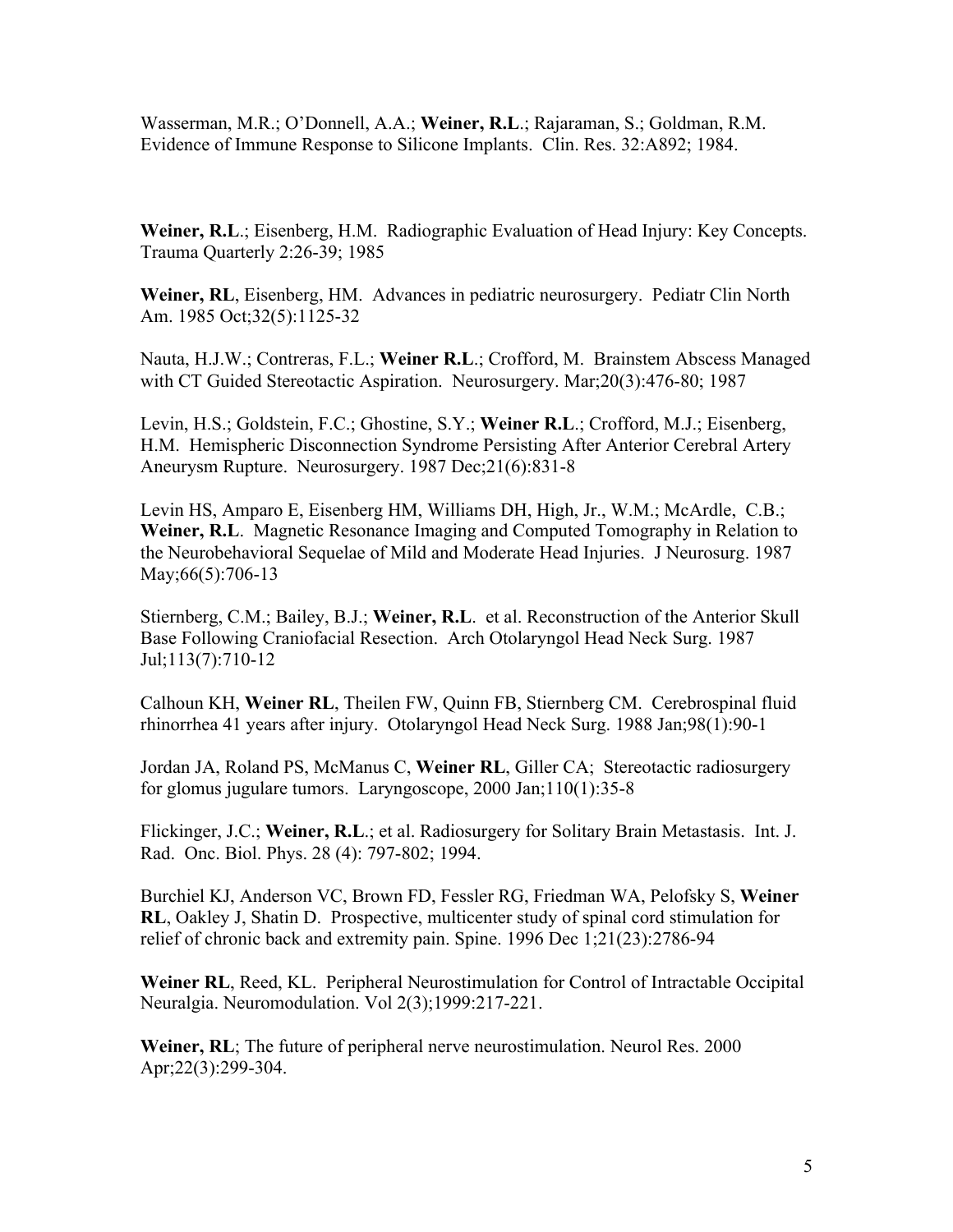**Weiner, RL**; Peripheral Nerve Neurostimulation. Neurosurg Clin N Am. Jul;14(3):401- 8. 2003

Matharu MS, Bartsch T, Ward N, Frackowiak RS, **Weiner, R**, Goadsby P. Central neuromodulation in chronic migraine patients with suboccipital stimulators: a PET study. Brain 2004 Jan;127(Pt 1):220-30. Epub 2003 Nov 7

**Weiner, RL**; Occipital neurostimulation for treatment of intractable headache syndromes. Acta Neurochir Suppl. 97(Pt 1): 129-33; 2007

Melvin EA. Jr, Jordan FR, **Weiner RL**, Primm D. Using peripheral stimulation to reduce the pain of C2-mediated occipital headaches: a preliminary report. Pain Physician, May;10(3):453-60; 2007

### **SUBMITTED:**

**Weiner, RL**. Technique for Occipital Neurostimulation in Chronic Headache Disorders. Cousins and Bridenbaugh's Neural Blockade,  $4<sup>th</sup>$  ed. Lippincott, Williams & Wilkins 2008.

**Weiner RL**, Alo K, Neurostimulation for Intractable Headache Syndromes. Textbook of Neuromodulation, Krames, E ed. 2008

**Weiner, RL**, Neurostimulation for Chronic Headaches, Neuromodulation, Acta Neurochirurgica Supplement, Sakas D, ed. 2007

#### **BOOK CHAPTERS:**

Eisenberg, H.; Cayard, ,C.; Papanicolaou, A.; **Weiner, RL**.; et al. The Effects of Three Potentially Preventable Complications of Outcome After Severe Closed Head Injury. In: